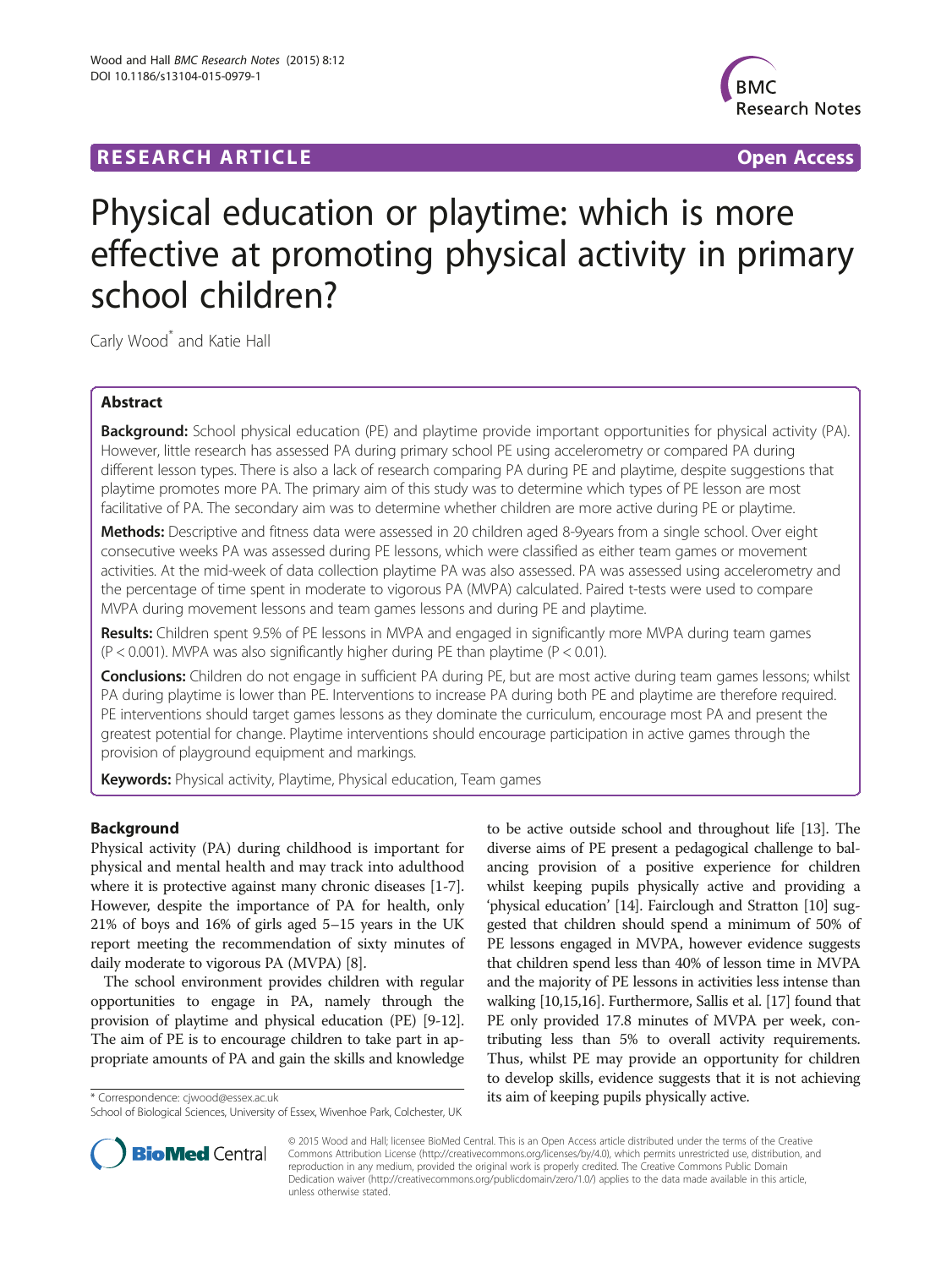In addition to low levels of PA during PE, evidence suggests that MVPA may significantly vary according to the type of PE lesson. As PE is concerned with providing a 'physical education' in addition to promoting PA [\[14](#page-4-0)]; it may not be surprising that some lessons are less facilitative of PA than others. Fairclough and Stratton [[10](#page-4-0)] found that adolescents aged 11–14 years engaged in most MVPA during team games (e.g. football) and individual activities (e.g. athletics) and the least during individual games (e.g. badminton) and movement activities (e.g. dance). During team games pupils spent 43% of lesson time engaged in MVPA, a figure which was significantly greater than the 22% of movement activities lessons spent in MVPA [\[10](#page-4-0)]. A similar finding was demonstrated in children aged 5–11 years with higher levels of MVPA being performed during team games than movement activities [[18](#page-4-0)]. However, neither of these studies, and indeed very few studies, have assessed MVPA during PE using accelerometry [\[12](#page-4-0)]. Accelerometers have been demonstrated to be a reliable and valid measure of PA in children, the output of which is highly correlated with oxygen consumption and energy expenditure [[19,20](#page-4-0)]. In addition, studies have primarily focused on adolescents; very few studies have assessed PA during PE in primary school children.

In light of the low levels of PA reported during PE, attention has been turned to school playtime as means of allowing children to engage in PA [\[11\]](#page-4-0). In the UK, children receive up to 600 playtimes per year; thus providing a significant proportion of time where children can engage in MVPA [\[11,21\]](#page-4-0). However, evidence suggests that playtime currently only contributes 5-40% towards the daily activity requirement [\[11\]](#page-4-0). Furthermore, despite the fact that playtime might provide a more effective opportunity for PA than PE [\[11](#page-4-0)], comparisons to confirm this hypothesis are lacking.

The primary aim of this study was therefore to determine how active primary school children are during PE and which types of PE lesson are most facilitative of PA. The secondary aim was to determine whether children are more active during PE lessons or school playtime.

## Methods

## Participants

Participants from a local public primary school were recruited to take part in the study. The school holds 283 pupils aged 7–11 years and is classified by the Office of National Statistics [\[22\]](#page-4-0) as in the top 30% most deprived areas in England. Twenty children from one class volunteered; including 13 boys aged  $9.3 \pm 0.5$  years and seven girls aged  $9.4 \pm 0.5$  years. This class and their generalist class teacher were selected by the school itself as it was felt that participation in the research would not interfere with preparations for exams or assessment. All participants

provided individual assent and parental consent to take part in the study. Institutional ethical approval was granted by the University of Essex Ethics Committee.

#### Procedures

Initially participants' basic anthropometric data were collected comprising stature to the nearest 0.1 cm with the participant barefoot and mass to the nearest 0.1 kg. Body mass index and BMI Z-scores relative to the individuals' age and sex were also calculated [[23\]](#page-4-0). Participants also completed a version of the fitnessgram pacer test, which is a valid method by which to assess aerobic fitness in this age group [[24\]](#page-4-0).

Following the collection of anthropometric data participants' PA was assessed during their PE lessons. Lessons were monitored over an eight week period comprising of 12 different PE lessons. The activities performed were categorised according to the characteristics of the activity, as previously defined by Fairclough and Stratton [[10\]](#page-4-0). Participants engaged in team games (e.g. football) in two thirds of PE lessons and movement activities (e.g. dance) for one third of PE lessons.

For one week during the mid-point of data collection 12 participants' also had their PA assessed during school playtime. Only 12 participants (9 males and 3 females) had their playtime PA assessed due to a limited number of accelerometers with the ability to assess MVPA using a 1-second epoch over extended periods. Playtime PA was assessed for the entire week including morning and lunch playtime, which lasted 15 minutes and 60 minutes respectively, including the time taken to eat lunch. All playtime was performed on the playground which was approximately  $1700 \text{ m}^2$ ; children were free to play on all areas of the playground, including the play structures and playground markings.

#### Physical activity measurement

Participants PA was assessed using either an Actigraph GT3X or GT1M accelerometer. Accelerometers were placed on the right hip and worn during only PE and playtime. Researchers were present on each day of testing to aid the children in fitting the accelerometers. All accelerometers were set to record at a 1 second epoch and were initialised and downloaded using Actilife (version 6.9.1). The cut points of Evenson et al. [[25\]](#page-4-0) were applied to the data in order to determine the time spent in MVPA. Studies have identified strong agreement in the output of the two accelerometer models [\[26\]](#page-4-0).

## Data analysis

A statistical power analysis (G Power 3.1) was conducted to determine sample size using data from Fairclough and Stratton [\[10](#page-4-0)] comparing MVPA during different types of PE lessons. With an alpha of 0.05 and power of 0.95,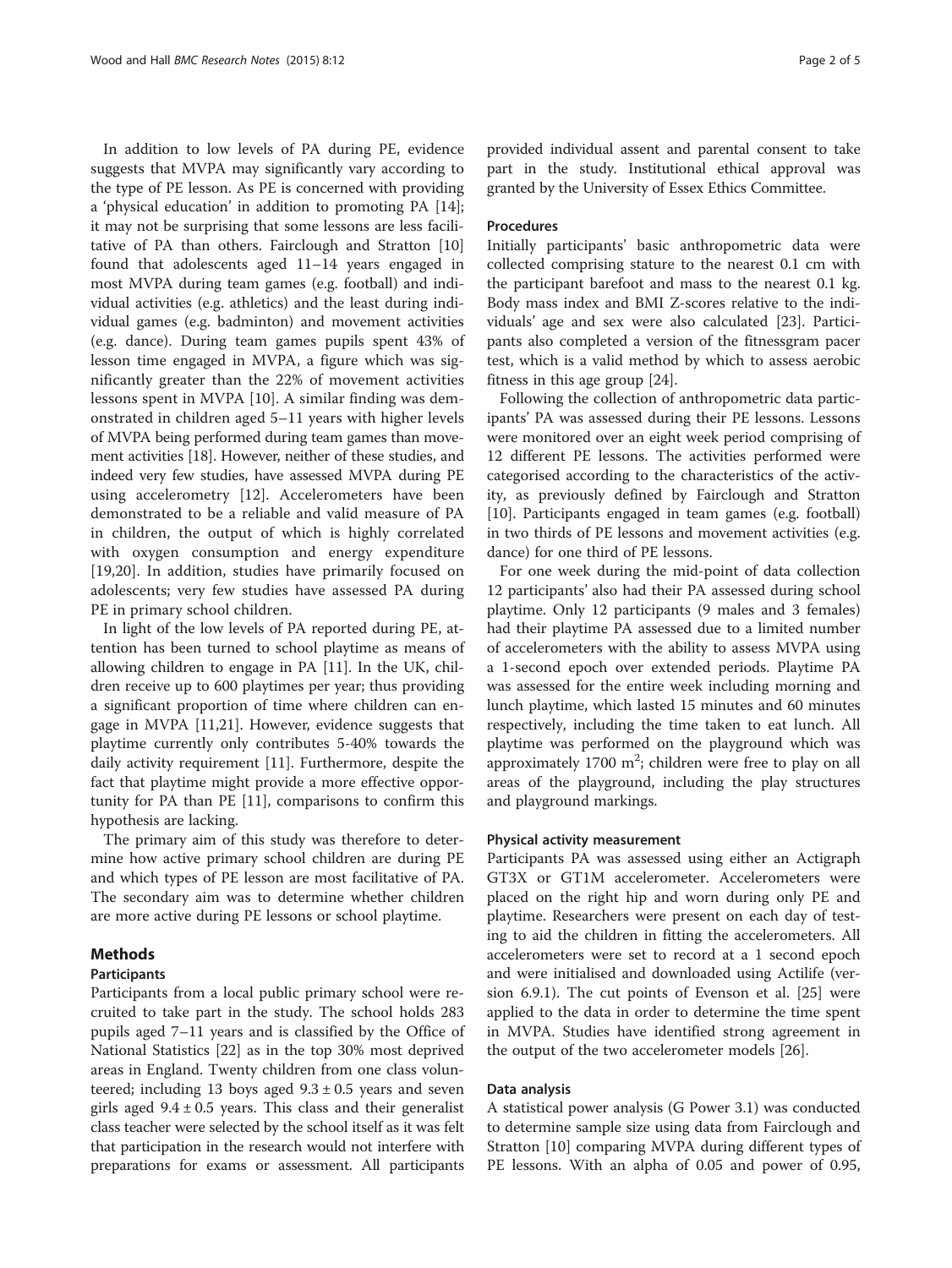power analysis revealed that the projected sample size needed was approximately  $N = 14$ . Our sample size of  $N =$ 20 was therefore adequate to test our main hypothesis.

Data analysis was conducted using SPSS statistical analysis software (v.19). Initially Kolmogorov-Smirnov normality tests were used to ensure that data was normally distributed. Independent t-tests were used to compare anthropometric measures in boys and girls. Due to variation in the duration of PE lessons and between PE and playtime, the percentage of time spent in MVPA was calculated. A Paired samples t-test was used to compare the percent of time spent in MVPA during the two different types of PE lessons. A paired samples t-test also compared the average MVPA during PE and playtime. Statistical significance was set at  $P < 0.05$  throughout the analysis.

## Results

There were no significant differences in anthropometric measures in boys and girls (Table 1). BMI z-scores revealed that boys had a slightly below average BMI for their age and sex and girls had a slightly above average BMI. The 20mSRT z-score revealed that boys' fitness was slightly above average for their age and sex whilst girls' fitness was slightly below average.

There was a significant difference between the percent of time spent in MVPA during team games and movement activity PE lessons  $(t(19) = -4.66; P < 0.001)$ . MVPA was significantly higher during team games compared to movement PE lessons (Figure 1).

There was also a significant difference between the percent of time spent in MVPA during PE and playtime  $(t(11) = -5.29; P < 0.001)$ ; MVPA was significantly greater during PE than playtime (Figure 2).

## **Discussion**

The primary aim of this study was to determine how active UK primary school children are during PE and which type of PE lesson is most facilitative of PA. To

Table 1 Mean ± SD descriptive anthropometric and fitness data for sample

| Measure                    | Boys $(n = 13)$ | Girls $(n = 7)$ | All $(n = 20)$ |
|----------------------------|-----------------|-----------------|----------------|
| Age (years)                | $9.3 + 0.5$     | $9.4 + 0.5$     | $9.4 + 0.5$    |
| Height (m)                 | $1.37 + 0.07$   | $1.36 + 0.07$   | $1.37 + 0.07$  |
| Weight (kg)                | $35.0 + 7.0$    | $34.8 + 7.3$    | $34.9 + 6.9$   |
| <b>BMI</b> ( $kg.m^{-2}$ ) | $18.5 + 2.9$    | $18.5 + 2.6$    | $18.5 + 2.7$   |
| <b>BMI (Z Score)</b>       | $-0.01 + 1.06$  | $0.02 + 0.97$   | $0.00 + 1.00$  |
| 20mSRT shuttles (no.)      | $31.0 + 10.9$   | $30.0 + 5.8$    | $30.7 + 9.4$   |
| 20mSRT speed $(km.h^{-1})$ | $10.9 + 0.7$    | $10.2 + 0.3$    | $10.2 + 0.6$   |
| 20mSRT (Z score)           | $0.03 + 1.16$   | $-0.07 + 0.62$  | $0.00 + 1.00$  |

BMI = Body Mass Index.



date, research has primarily focused on adolescents aged 11+ years [\[10,15](#page-4-0)-[18\]](#page-4-0), and has not assessed PA during PE using accelerometry [[12\]](#page-4-0).

The findings of this single school experiment indicated that primary school children only spend an average of 9.5% of their PE lessons engaged in MVPA, a figure much lower than the 30-40% of PE spent in MVPA in adolescents [\[10,15,16](#page-4-0)] and the recommended 50% threshold [\[10\]](#page-4-0). However, the only known study examining primary school PE found that 18% of lessons were spent in MVPA [[18\]](#page-4-0). Whilst this figure is slightly higher than in the current study, both findings indicate that primary school PE is less effective at engaging children in MVPA than secondary school PE. In fact, evidence

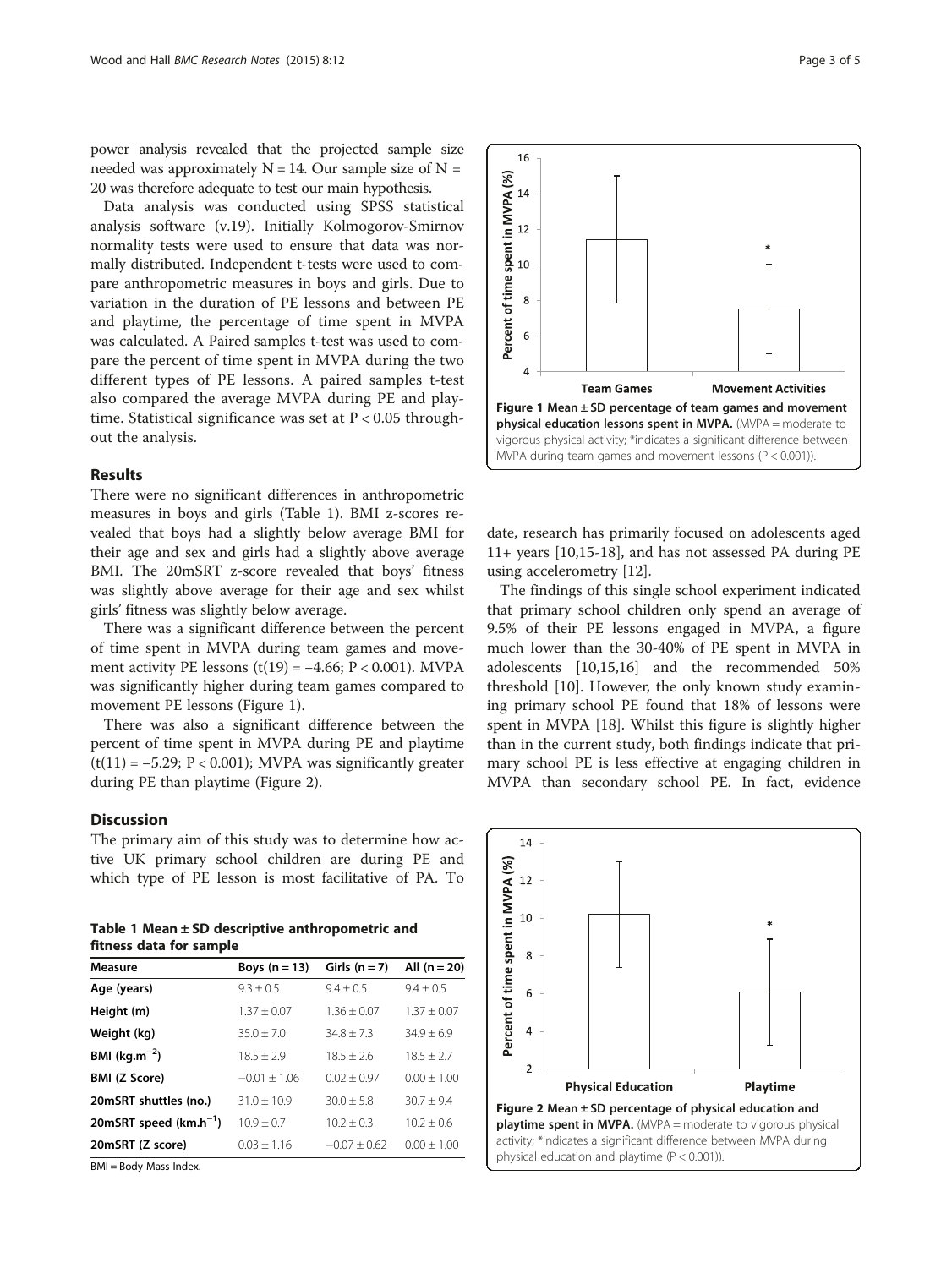suggests that primary school PE achieves low standards in enabling young people to develop fitness [\[27\]](#page-4-0). Furthermore, in the study by Waring et al. [\[18](#page-4-0)] 46% of all PE lessons were spent developing motor skills and 18% watching and talking to teachers, despite almost two thirds of lessons consisting of team games. Whilst the percentage of time spent engaged in these types of activities were not measured in the current study, observation of the lessons highlighted that much time was spent listening to teachers and developing skills. Primary school PE lessons of this one class and one teacher seem to focus on skill development as the main aspect of PE [[28\]](#page-4-0). Whilst this skill development is important for lifelong PA participation [[29](#page-4-0)], it may be restrictive of MVPA. However, opportunities for MVPA during PE are often underutilized. For example, instead of simply waiting in line to catch ball children should be provided with activities to perform PA whilst waiting (e.g. jogging on the spot). These activities will increase levels of PA alongside continued skill development.

The findings of this study also revealed that children were most active during team games PE lessons as opposed to movement PE lessons. Children spent 11.4% of team game lessons engaged in MVPA as opposed to 7.5% of movement lessons. These results concur with the findings of Fairclough and Stratton [[10\]](#page-4-0) and Waring et al. [[18\]](#page-4-0) who also found that more PA was performed during team games lessons than movement lessons. Team games require use of a significant proportion of muscle mass (e.g. running for the ball in football) perhaps therefore accounting for increased levels of MVPA [[10\]](#page-4-0). As team games make up the majority of PE lessons, evidenced in the current study and that of Waring et al. [[18\]](#page-4-0); it may also be that teachers are more skilled at delivering games activities [\[10](#page-4-0)]. However, despite the higher levels of MVPA during team games, levels of PA during PE in primary school children are still worryingly low. Interventions to increase PA during primary school PE lessons need to implemented and these should seek to target team games lessons as these make up the majority of the primary school PE curriculum and thus present the greatest potential for change. Whilst previous research has demonstrated that PE interventions can effectively increase PA [[17\]](#page-4-0), research is generally limited and has not focused on team games specifically. Teachers also need to be educated regarding best practice for teaching PE, or PE trained teachers employed, as it is possible that a lack of input within primary school teacher training limits teacher's knowledge and understanding of what is required [[18\]](#page-4-0).

The secondary aim of this study was to compare PA levels during PE and school playtime. The comparison of PE lesson MVPA and playtime MVPA highlighted that children were significantly more active during PE, with only 6.1% of playtime being spent in MVPA. Whilst Waring et al. [\[18](#page-4-0)] reported a higher level of PA during playtime; the study also reported that children were more active during PE than playtime. In recent year's school playtime has been highlighted as an important opportunity to allow children to engage in PA on a daily basis [[11\]](#page-4-0), yet the findings of this and other studies indicate that it is not effective at doing so and less effective than PE. Thus, steps need to be taken to provide children with opportunity to be more active. These steps could include strategies such as playground markings and equipment, set playtime activities and lunch time supervisors to provide children with active games to take part in [[18](#page-4-0),[21](#page-4-0)]. Encouraging team games might be an effective strategy for playtime as team games are more facilitative of MVPA than movement activities and require increased use of muscle mass [\[10](#page-4-0)].

The current study has several limitations. Firstly, the use of only one class of children from one primary school may limit the application of the study to other primary schools and those within other regions of the UK. In addition the sample size was relatively small, particularly for analysis of playtime where there were only 12 participants. The limitations of using accelerometers also need to be considered. Accelerometers more accurately detect locomotive movements and less accurately detects upper body movements [[30\]](#page-4-0). Thus if the movement lessons included more upper body activity than locomotion it is possible that MVPA was underestimated. The use of accelerometer cut points could also be considered as a limitation. There are a variety of cut points within the literature, all of which have been developed using a range of activities, criterion measures and age groups [\[31](#page-4-0)]. Whilst the most suitable cut points for the children and activities in the current study were selected, the variety of cut points limits the comparison of the output of one study to another.

#### Conclusions

This study examined primary school children's PA levels during different types of PE lessons and compared PE PA levels to those achieved during school playtime. The children in the current study only spent 9.5% of PE lessons engaged in MVPA and were significantly less active during movement lessons compared to team games. Furthermore, children were more active during PE than playtime. Both playtime and PE provide an important opportunity for PA however they are currently not being used effectively by primary school children. Interventions to target both areas of the school day are therefore required. Interventions during PE should target games lessons as they dominate the PE curriculum, encourage most PA and thus present the greatest potential for change. During playtime strategies to increase MVPA